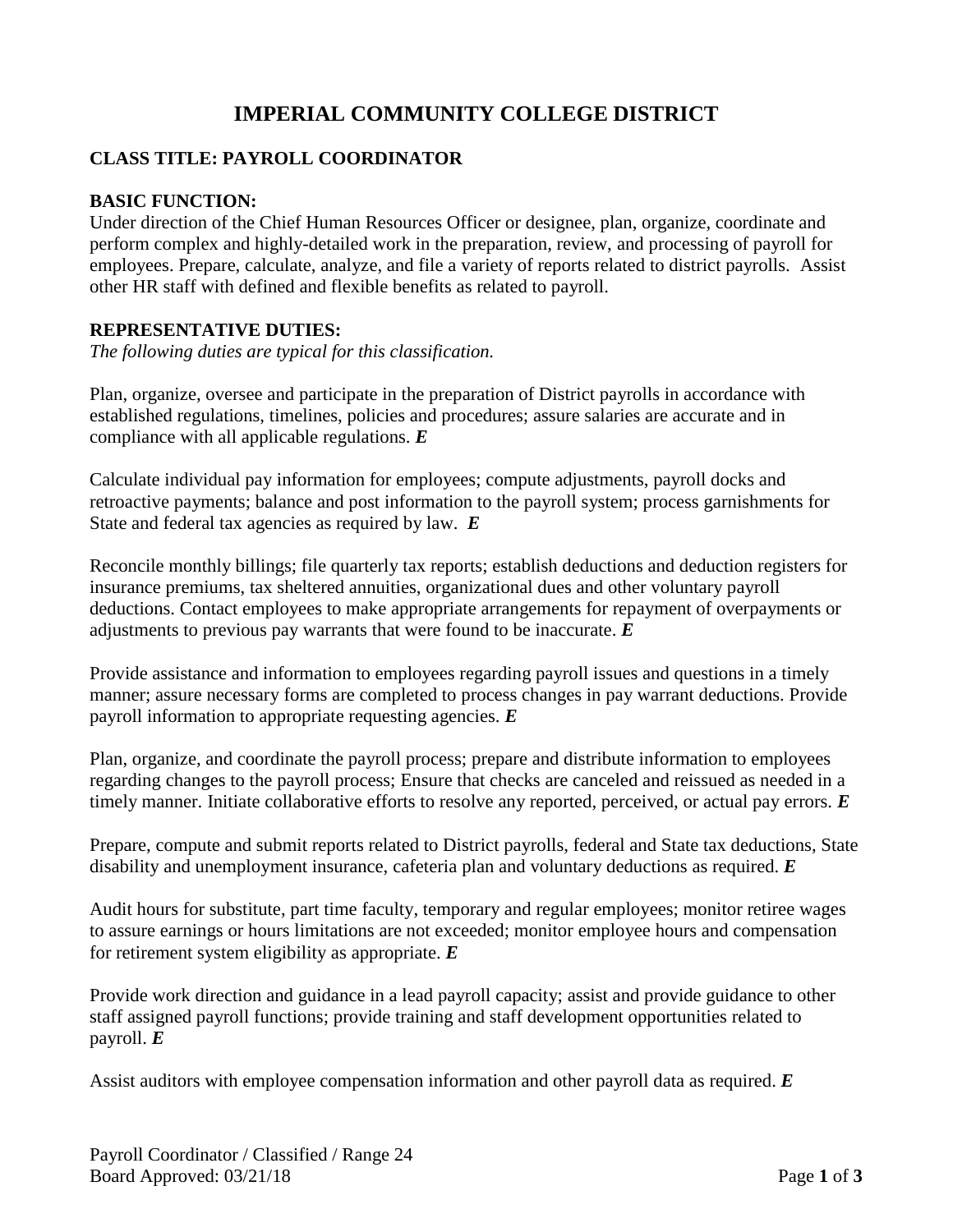Provide retirement information for PERS / STRS as required; maintain and provide information regarding costs for optional retirement programs and incentives; provide information and documentation of other payroll related costs. *E*

Assist administration with planning and cost analysis by providing projected salary and benefit information for budgets and grant proposals. *E*

Perform related duties as assigned.

## **KNOWLEDGE AND ABILITIES:**

#### **Knowledge of:**

- Applicable laws, regulations, policies and procedures regarding payroll processing
- Preparation, maintenance, verification and processing of payroll records.
- State, County, and District payroll policies and procedures related to classified, faculty and student employment.
- Laws and regulations governing tax deductions, and voluntary payroll deductions.
- STRS and PERS regulations.
- Payroll related clauses of collective bargaining agreements.
- Oral and written communication skills.
- Modern office practices, procedures and equipment.
- Operation of computer equipment and standard office machines.
- Principles and practices of training and work direction.
- District organization, operations, policies and objectives.

## **Ability to:**

- Comprehend and use electronic database systems to set up payroll /deduction rules.
- To prepare accurate payroll information reports.
- Plan, organize, and effectively process accurate payrolls.
- Calculate and adjust payroll deductions and payments.
- Explain payroll and deduction procedures to employees and retirees.
- Research and resolve payroll questions and issues.
- Make complex mathematical calculations related to payroll.
- Operate office equipment including computer, complex databases, calculator, copier, etc..
- Provide direction, guidance and training in a lead capacity.
- Communicate effectively both orally and in writing.
- Read, interpret, apply and explain rules, regulations, policies and procedures.
- Establish and maintain cooperative and effective working relationships with others.
- Analyze situations accurately and adopt an effective course of action.
- Work independently with little direction.

## **EDUCATION AND EXPERIENCE:**

Any combination equivalent to an Associate's degree in accounting, finance, or a closely related field and two years of payroll experience. Bachelor's degree preferred.